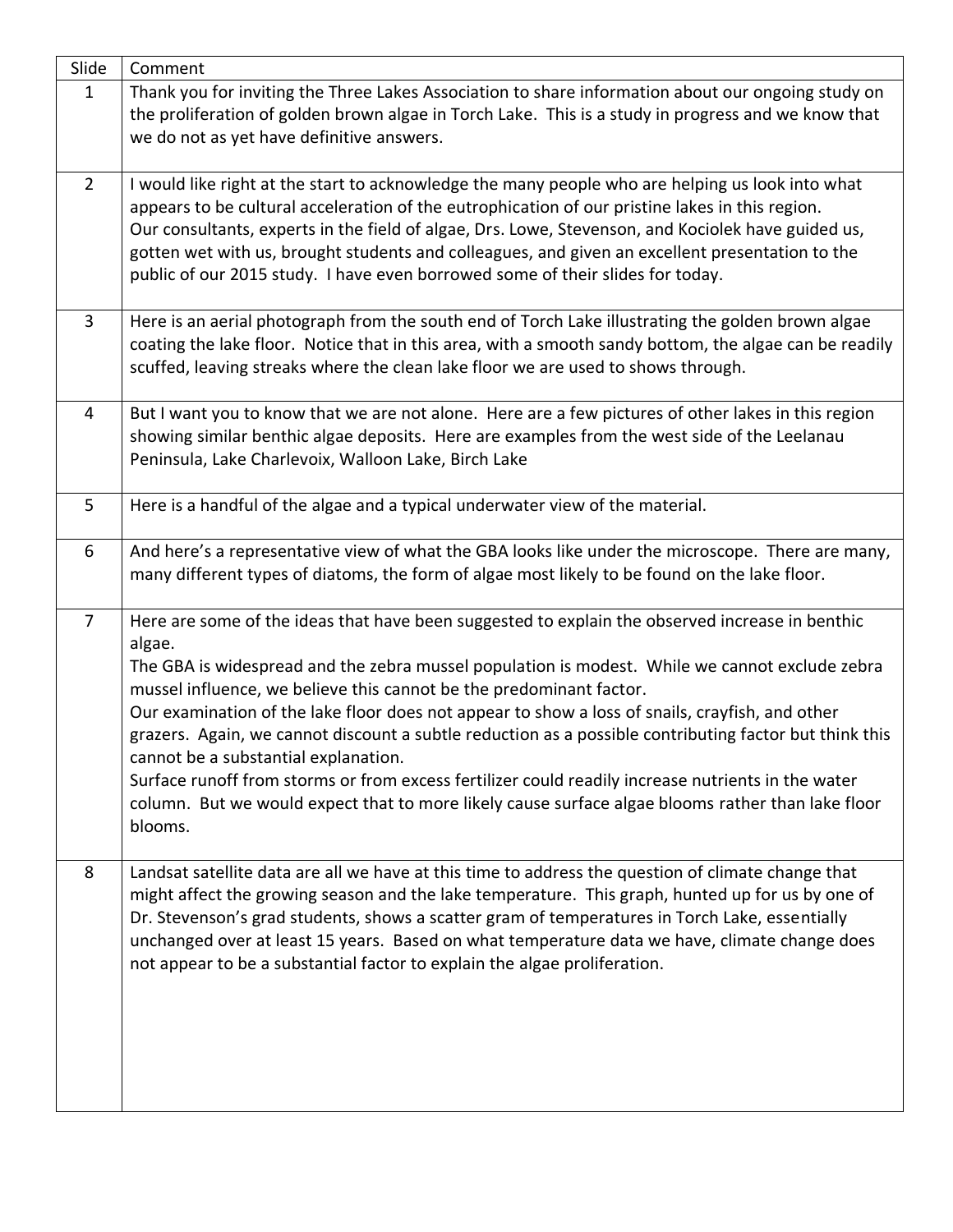| 9  | Having satisfied ourselves that the other most likely candidates to explain the GBA outbreak are<br>most likely not major factors driving the proliferation, we have focused our attention on<br>groundwater.<br><b>Study Design</b>                                                                                                                                                                                                                                                                                                                                                                                                                                                 |
|----|--------------------------------------------------------------------------------------------------------------------------------------------------------------------------------------------------------------------------------------------------------------------------------------------------------------------------------------------------------------------------------------------------------------------------------------------------------------------------------------------------------------------------------------------------------------------------------------------------------------------------------------------------------------------------------------|
|    | Nutrient Diffusing Substrate to assess the most likely growth rate limiting nutrients<br>Benthic Algae Identification to learn what the orange crud is made of<br>$\bullet$<br>Comparison of nutrient levels (principally nitrogen and phosphorus) in groundwater<br>$\bullet$<br>and lake water                                                                                                                                                                                                                                                                                                                                                                                     |
| 10 | Here is a map showing the locations where we conducted our studies in 2015 and 2016.<br>In 2015 we collected samples from HWH, the Petty property and the Gourley property. This summer<br>we did a small temperature experiment at the spencer property, which I'll show in a moment,<br>revisited the 2015 properties, and added Deepwater Point (Penoza), a site in Clam Lake and two<br>sites in Lake Bellaire.                                                                                                                                                                                                                                                                  |
| 11 | This shows our HOBO temperature logger experiment in early spring this year. We wanted to see if<br>there was a subsurface temperature difference between sites with and without visible GBA. We did<br>find that as the lake water warmed over the course of about three weeks, a difference began to<br>emerge, showing a slightly colder subsurface temperature where the GBA was more prominent, and<br>we interpreted this as consistent with the groundwater being an important source of the<br>phosphorus stimulating the GBA growth.                                                                                                                                        |
| 12 | Shown on the left are containers of growth medium enriched with nitrogen, phosphorus, or both, or<br>unenriched as control and on the right the algal growth as represented by chlorophyll a content of<br>the algae on the surface.<br>This experiment was severely damaged by the big August 2nd storm in this area which, we believe,<br>explains why there was such a discrepancy between results at the two sites studied and calls into<br>question the over-all results.                                                                                                                                                                                                      |
| 13 | The 2016 NDS experiment was done with better nutrient-diffusing equipment and placed at greater<br>depth to protect it from damage from storm and wave action. Here you see Dr. Lowe and his<br>colleague Dr. Pillsbury with the experimental materials. On the right are the results of the<br>stimulated growth, this time expressed as cell counts.<br>As one would expect, there is a growth response to added nutrients and, also pretty much as one<br>would expect, greater response to phosphorus than to nitrogen.<br>We think that these results more accurately capture the growth-stimulating effects of added<br>nutrients than the storm-damaged experiment from 2015. |
| 14 | From Dr. Lowe's report we have: "The genus Nitzschia responded strongly to phosphorus addition. This<br>diatom genus is a strong indicator of point-source phosphorus loading and can be used as a strong indicator<br>of areas of phosphorus loading in Torch Lake."<br>When the algae data are available, it will be of interest to see where and how much Nitzschia is present.                                                                                                                                                                                                                                                                                                   |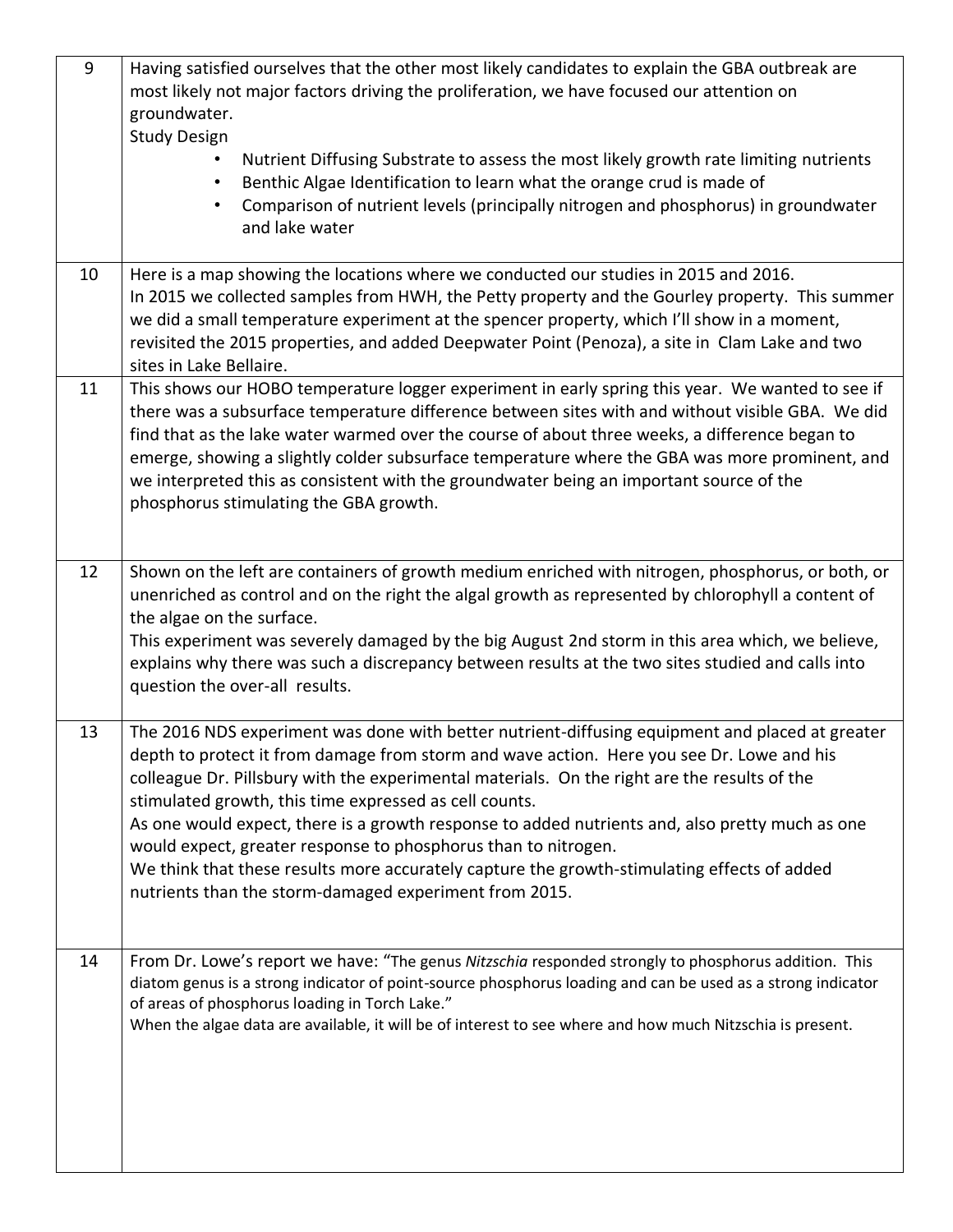| 15 | Moving on, now, to our groundwater-related activities                                                                                                                                                                                                                                                                                                                                                                                                                                                                                                                                                                                                                                                                                                                                                                                             |
|----|---------------------------------------------------------------------------------------------------------------------------------------------------------------------------------------------------------------------------------------------------------------------------------------------------------------------------------------------------------------------------------------------------------------------------------------------------------------------------------------------------------------------------------------------------------------------------------------------------------------------------------------------------------------------------------------------------------------------------------------------------------------------------------------------------------------------------------------------------|
|    | On the left you see some of the TLA team constructing shallow groundwater wells (piezometers) and<br>on the right you can see how small the business end of the device is.                                                                                                                                                                                                                                                                                                                                                                                                                                                                                                                                                                                                                                                                        |
| 16 | This slide depicts the installation of a piezometer well. The point and the withdrawal tubing are<br>housed inside steel pipe and the point is pounded about two feet into the lake floor. Where the<br>benthos is sandy this is an easy task and where there is a lot of cobble or marl, it can be quite tough.<br>Odd as it may seem, we had to have an MDEQ permit for these wells, at the modest cost of \$500!                                                                                                                                                                                                                                                                                                                                                                                                                               |
| 17 | Once the piezometer well was installed we used a hand vacuum pump to retrieve the groundwater.<br>On the left is a schematic of the connections: a two-holed stopper in the collection vessel houses<br>tubing attached to the suction pump and to the piezometer. As the pump is operated, air is<br>withdrawn from the collection vessel, creating the suction needed to draw groundwater up the<br>delivery tubing from the piezometer well. On the right you can see Dean, his granddaughter and me<br>collecting a sample.                                                                                                                                                                                                                                                                                                                   |
| 18 | So as not to have to obtain another expensive MDEQ permit to study additional sites we purchased<br>a temporary piezometer from the Solinst Company in Canada. This device could be pounded into<br>the lake floor, a water sample obtained, and the device immediately removed and used over and<br>over again in different locations. As you can see, the point is much larger than the TLA home-made<br>ones.                                                                                                                                                                                                                                                                                                                                                                                                                                  |
| 19 | The same collection scheme was used with the Solinst piezometer which proved to be convenient<br>and easy to use.                                                                                                                                                                                                                                                                                                                                                                                                                                                                                                                                                                                                                                                                                                                                 |
| 20 | In 2005 TLA conducted an extensive study of groundwater using our home-made piezometers as<br>part of a project funded by MDEQ grants to develop a water quality model. At that time the sample<br>collection technique did not include filtering of the samples prior to analysis so particulate, non-<br>bioavailable phosphorus was captured in the measured levels. The assayed phosphorus results of<br>unfiltered groundwater samples from the 2015 GBA study were compared with the 2005 data and<br>appear to show that there may have been some increase in groundwater phosphorus level over the<br>ten years between studies. The high variability of the results both in 2005 and 2015 and the fact<br>that different laboratories were used make it prudent to consider the validity of this conclusion of<br>uncertain reliability. |
| 21 | This graph shows results from six replicate samples. We looked at the total phosphorus levels in one<br>of our shallow groundwater wells, near-shore lake water and offshore (deep) lake water to assess<br>the impact of filtration prior to nutrient assay. As expected, the groundwater phosphorus was<br>substantially higher than near-shore and deep lake water. Filtration had the greatest effect on the<br>groundwater samples with a smaller effect on near-shore lake water and an almost undiscernible<br>effect on water from offshore in deep water. We believe these results demonstrate that filtration is<br>an effective way to remove suspended particles containing undissolved and thus not bioavailable<br>phosphorus.                                                                                                      |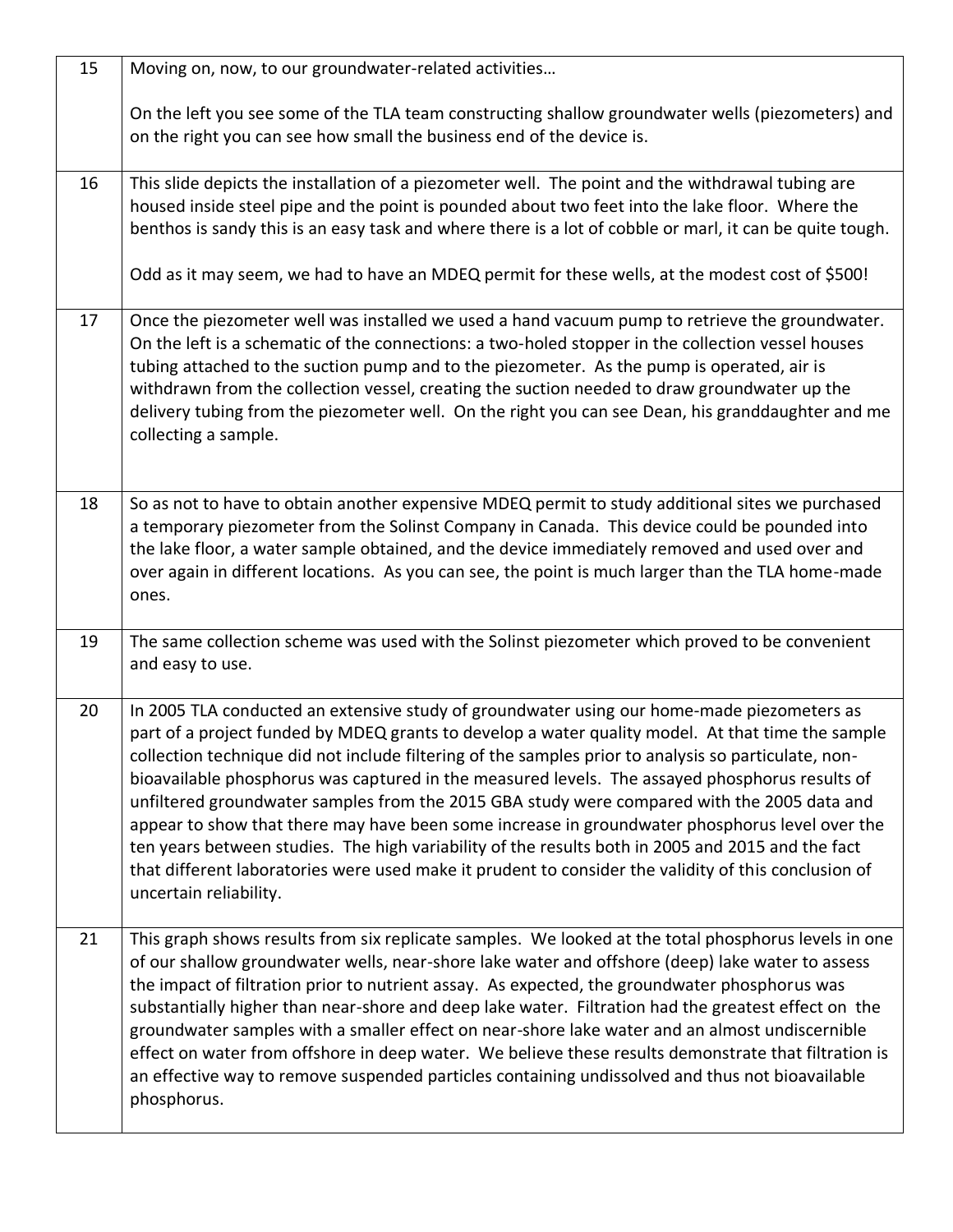| 22 | Our study design included four monthly sampling events at 7 sites. Algae samples were collected<br>both from the benthic floor and $3 - 4$ inches below grade; this was our "poor man's coring" effort to<br>compare surface algae with what may have been present historically.                                                                                                                                                                              |
|----|---------------------------------------------------------------------------------------------------------------------------------------------------------------------------------------------------------------------------------------------------------------------------------------------------------------------------------------------------------------------------------------------------------------------------------------------------------------|
|    | Water samples from deep groundwater (household well water), shallow groundwater (piezometers),<br>lake water, and benthic sediment moisture were collected, filtered, and assayed for nitrogen and<br>phosphorus levels. Additionally, piezometer samples were collected for assay of human-associated<br>elements (caffeine and boron) as our "poor man's" effort to detect potential evidence of septic field<br>effluent contamination of the groundwater. |
|    | Aerial and ground level photography was used to document any visible change over time in the GBA<br>appearance.                                                                                                                                                                                                                                                                                                                                               |
| 23 | Here is a comparison of the appearance of the GBA at one of the sampling sites over the course of<br>the summer. In June there was already a substantial coating of GBA which became more dense as<br>the summer progressed and, as we can see in the next slide,                                                                                                                                                                                             |
| 24 | There was some clearing in September following wave action from a summer storm.                                                                                                                                                                                                                                                                                                                                                                               |
| 25 | The algae samples are currently being analyzed in Dr. Stevenson's lab at MSU and there are no<br>results yet available to share.<br>The boron level results from the groundwater samples appear to be pretty much what one observes<br>in nature and do not seem to indicate a problem.<br>The caffeine samples are in analysis at the University of Michigan and there are no results yet<br>available to share.                                             |
| 26 | The nitrogen and phosphorus data have been generated at the University of Michigan Biological<br>Station up in Pelston.<br>What we were expecting to see was nutrient levels lowest in lake water, then household drinking<br>well water, and highest in shallow groundwater and benthic sediment. POINT OUT THE GREEN<br>DOTTED LINE AND NUTRIENT CONCENTRATION SCALE ALONG THE X AXIS.                                                                      |
| 27 | These results are close to what we expected, but we were surprised to see higher phosphorus levels<br>in the deeper groundwater (household drinking water wells) than in the shallow piezometer<br>samples.                                                                                                                                                                                                                                                   |
| 28 | The very high nitrogen content in the benthic sediment is made up mostly of ammonia with much<br>more modest levels of nitrate and nitrite.                                                                                                                                                                                                                                                                                                                   |